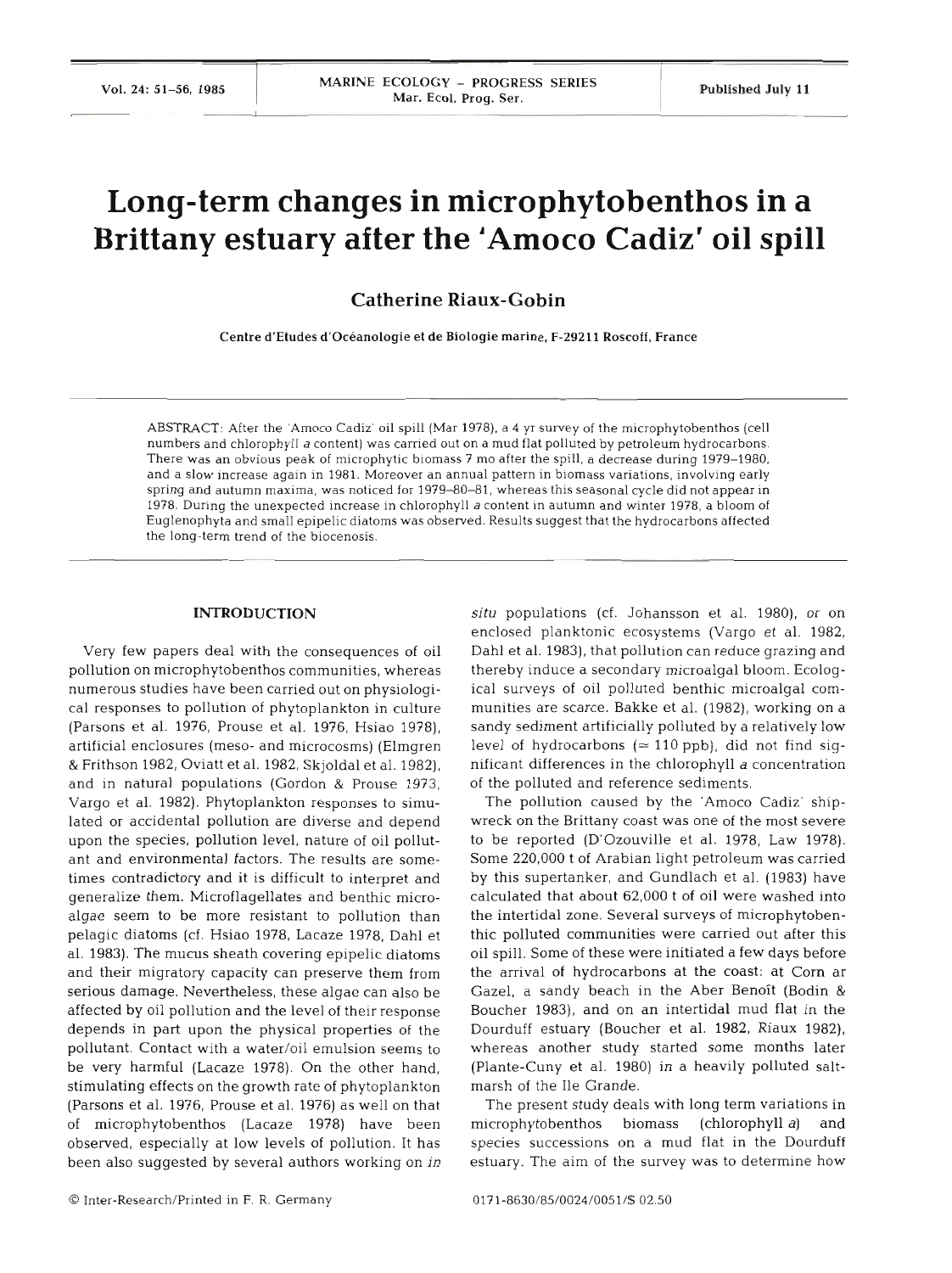far hydrocarbons had changed the benthic community, altered the seasonal cycle, and promoted or adversely affected the growth of some microphytes. In previous studies on this mud flat (Riaux 1982, 1983) it has been shown that the microalgal biomass is affected by shortterm variations which are related to the diurnal tidal cycle and the neap-spring tidal cycle. Here the variations over monthly and yearly cycles are discussed.

# **MATERIALS AND METHODS**

The sampling station was located on a mud flat in the upper part of the Dourduff estuary at about midtide level. The Dourduff location is virtually unpolluted from local sources except for a little boat traffic. Sediment samples were collected in triplicate every month (from Mar 1978 to Aug 1981) with a 5.4 cm (I. D.) plexiglass corer, at low tide, during neap tide periods. The first sampling was performed before the oil arrived on shore. Only data concerning the top layer of the sediment (0 to 0.5 cm) are discussed here. Chlorophyll a (Chl a) and phaeopigments (Phaeo) were extracted from the sediment according to the method of Plante-Cuny (1974), but without grinding the samples. Pigment concentration, used as a biomass indicator, was determined according to the method of Yentsch & Menzel (1963), using a Turner 111 fluorometer equipped with an R 136 phototube and using Lorenzen's (1966) equations adapted to sediments. Petroleum aliphatic hydrocarbons were extracted in  $\text{CCI}_4$  and concentrations were measured by the infra-red spectrophotometric method (Causse & Mestres 1975). For this last analysis only 1 sediment core was normally collected. The petroleum data from all the layers sampled are presented here. Microphytes were harvested from the sediment using the migration technique on lens tissue (Grade 105 Whatman) described by Eaton & Moss (1966). Only diatoms and Euglenophyta (the most abundant microphytes) were considered. Mathematical treatment of data was performed using a 'tendency extracting' program (cf. Laurec & Le Gall 1975).

# **RESULTS**

#### **Aliphatic hydrocarbons**

After the 'Amoco Cadiz' shipwreck the oil rapidly fouled the rocky shore and sandy beaches of North Brittany (1 to 8 d for all the 140 km polluted coast). Subtidal sediments and upper zones of embayments were more slowly polluted. Several studies are now available on the different forms of behaviour of hydrocarbons from the 'Amoco Cadiz' in the water column and sediments and on the different patterns of oil degradation (cf. Gundlach et al. 1983).

In the Dourduff mud flats, polluted by water/oil emulsion, the highest concentrations of aliphatic hydrocarbons were observed **3** mo after the oil spill (Fig. 1). The oil slowly penetrated into the sediment and reached very high values (up to 9,000 ppm in Jul 1978). After this first pollution stage, which lasted 4 mo, the level of pollution decreased gradually, the



Fig. 1. Vertical distribution of aliphatic hydrocarbons in the Dourduff mud flat (1978-1980). Arrows: shipwrecks of 'Amoco Cadiz' and 'Tanlo'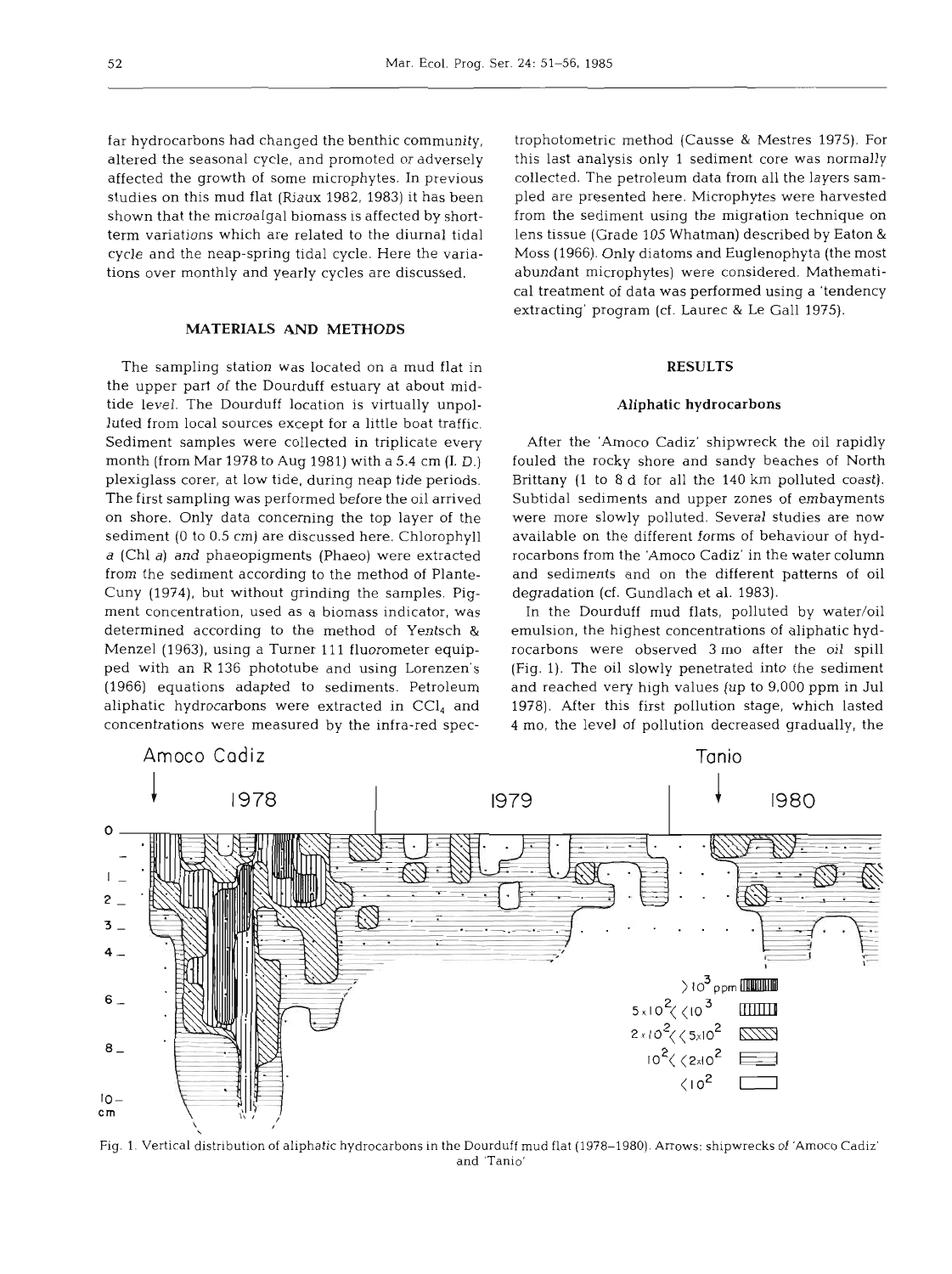

53



Fig. 2. Aliphatic hydrocarbons, chlorophyll a and phaeopigments in the top layer of the sediment **(0** to 0.5 cm). Open symbols represent the prepollution data. The curve (for Chl a and Phaeo) represents the mean of the replicates (black symbols)

lowest layers of the mud being decontaminated first (Fig. 1). During December 1978 the mean value was lower than 200 ppm. Following this winter, a long period (Jan to Dec 1979) was characterized by a residual pollution ( $\simeq$  150 ppm). During the 1979-80 winter period the level of the pollution recovered to normal (prepollution) values (i.e. 50 ppm). Unfortunately the Brittany coast was polluted again after the Tanio shipwreck in March 1980 (10,000 t of hydrocarbons) (Bodennec et al. 1983). The mean value from March to August 1980 reached up to 150 ppm.

Oil dispersed in an irregular pattern over the mud flat as was shown by large variations in oil content of replicate cores, especially just after the oil spill. In the top layer of sediment, the standard deviation (a) for a **6**  fold determination in June 1978 exceeded the m value  $(\bar{x} \pm \sigma = 373 \pm 446 \text{ ppm})$ , whereas in June 1979, for a 17-fold determination, it was lower  $(\bar{x} \pm \sigma = 165 \pm 141 \text{ ppm})$ . The micropatchiness of the hydrocarbons might have been caused by the activities of endofauna such as Nereis *diversicolor* or *Scrobicularia plana.* The microstructure may also have concentrated hydrocarbons (cf. Clifton et al. 1984).

# **Pigment content**

During this study, chlorophyll *a* concentrations ranged from 5 to 50  $\mu$ g Chl  $a$  g<sup>-1</sup> dry sediment. During the first few months following the 'Amoco Cadiz' oil spill, neither an increase nor a decrease was observed. Values were obviously increasing during the 1978 autumn and winter. Large fluctuations occurred also during this last period (Fig. 2). After this stage, a slight drop of Chl a concentrations during 1979 and 1980 was noted. Moreover a seasonal increase was obvious during early spring (Mar) and late summer (Aug and Sep), whereas an evident decrease occured during winter periods.

The 'tendency extracting program' that had been applied to these data (1979-80-81), calculates the mean seasonal trend around the annual mean lev each year (Fig. **3).** The seasonal trend clearly apppears, except for 1978. The late 1978 autumn bloom was not predicted and the mean trend was abnormally high; furthermore, the March Chl *a* level (before pollution) was lower than that predicted by calculations.

Seasonal and annual variations of phaeopigments are not as marked as those of chlorophyll a. There was only a slight decrease of phaeopigments during winter

Fig. 3. Chlorophyll a 'seasonalization' Points: mean Chl a concentration measured each month (last 4 points estimated); horizontal bars: mean for each year; thin and hatched curves: seasonal model calculated from the 1979 to 1 period; open symbol: prepollution data

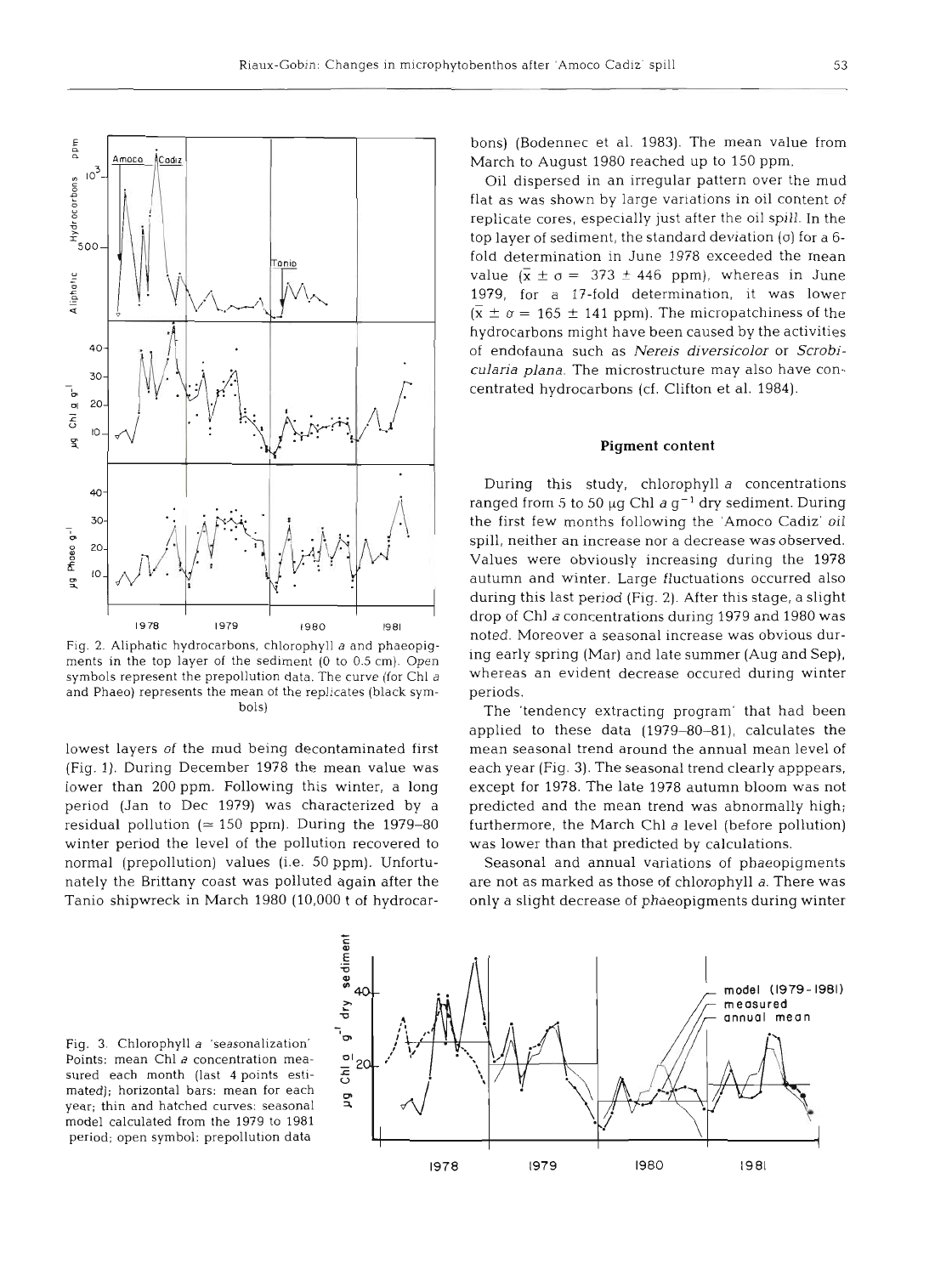$0 - 0.5$  cm 3  $\mathsf{S}$  $\mathbf{I}$  $\frac{a}{b}$  / Phaeo  $\mathsf{S}$  $0 - 4$  cm  $\overline{5}$  $\mathsf{L}$  $4 - 6$  cm 1978 1979 1980 1981

Fig. 4. Chl a/Phaeo ratio in some layers of the sediment

periods and a generally high level in 1979 (Fig. 2). However a long-term trend obviously appears in fluctuations in the ratio Chl a/Phaeo (Fig. 4). During the first months following pollution, Chl a dominated, after which the products of degradation such as phaeopigments became dominant until 1981. This trend is well pronounced in the top layer (0 to 0.5 cm) of the sediment but is also detectable in the lower layer (4 to 6 cm).

# Benthic microalgae: successions and cell numbers

In order to know which microphytes were responsible for the quantitative variations in chlorophyll *<sup>a</sup>* content of the sediment, a study of the dominant species (mainly diatoms and Euglenophyta) was initiated in August 1978. We do not know what changes occurred just after the oil arrival (Mar to Jul 1978), but we can compare species successions and cell numbers which took place during the 4 consecutive years after the shipwreck. The main points are: (1) recurrent seasonal patterns of species successions over the 4 yr;

(2) dominance of very small Naviculaceae, nanophytobenthos, during the summer months of each year (Riaux 1983); (3) great fluctuations of the annual variations in cell numbers (Fig. 5).

The trend of variation in the epipelic diatom numbers is quite similar to that of Chl *a* 'biomass'. Small Naviculaceae, such as *Navicula phyllepta* or N. *gregaria,* which bloom during summer, have a very low volume  $(10^2 \text{ to } 10^3 \mu \text{m}^3)$ , so cell densities have been plotted (Fig. 5b) on a logarithmic scale in order to make more realistic comparisons with the pattern of Chl *a* variation.

Euglenophyta were also present in great densities, mostly *Euglena limosa* and *E.* cf. *vermiformis.* These 2 very large microalgae  $(150 \mu m \log n, 20 \text{ to } 50 \mu m \text{ thick})$ ,  $10<sup>4</sup>$  to  $10<sup>5</sup>$  µm<sup>3</sup> volume) must have contributed in large part to the microphytic biomass. A succession of these 2 species took place, even during the most polluted period, and seemed to be reproducible from one year to another (Fig. 5a). E. *limosa* appeared in spring and *E.*  cf. *vermiformis* some months later. The maxima of cell numbers were observed during the last months of 1978 and the first months of 1979 (up to  $15 \times 10^3$  cell cm<sup>-2</sup>), whereas during 1980 Euglenophyta were scarce. The excessive bloom of E. cf. *vermiformis* following the oil spill and the abundance of the 2 *Euqlena* species in the



Fig. 5. Microphyte concentrations in the top layer of the sediment. (a) Euglenophyta, **(b)** epipelic diatoms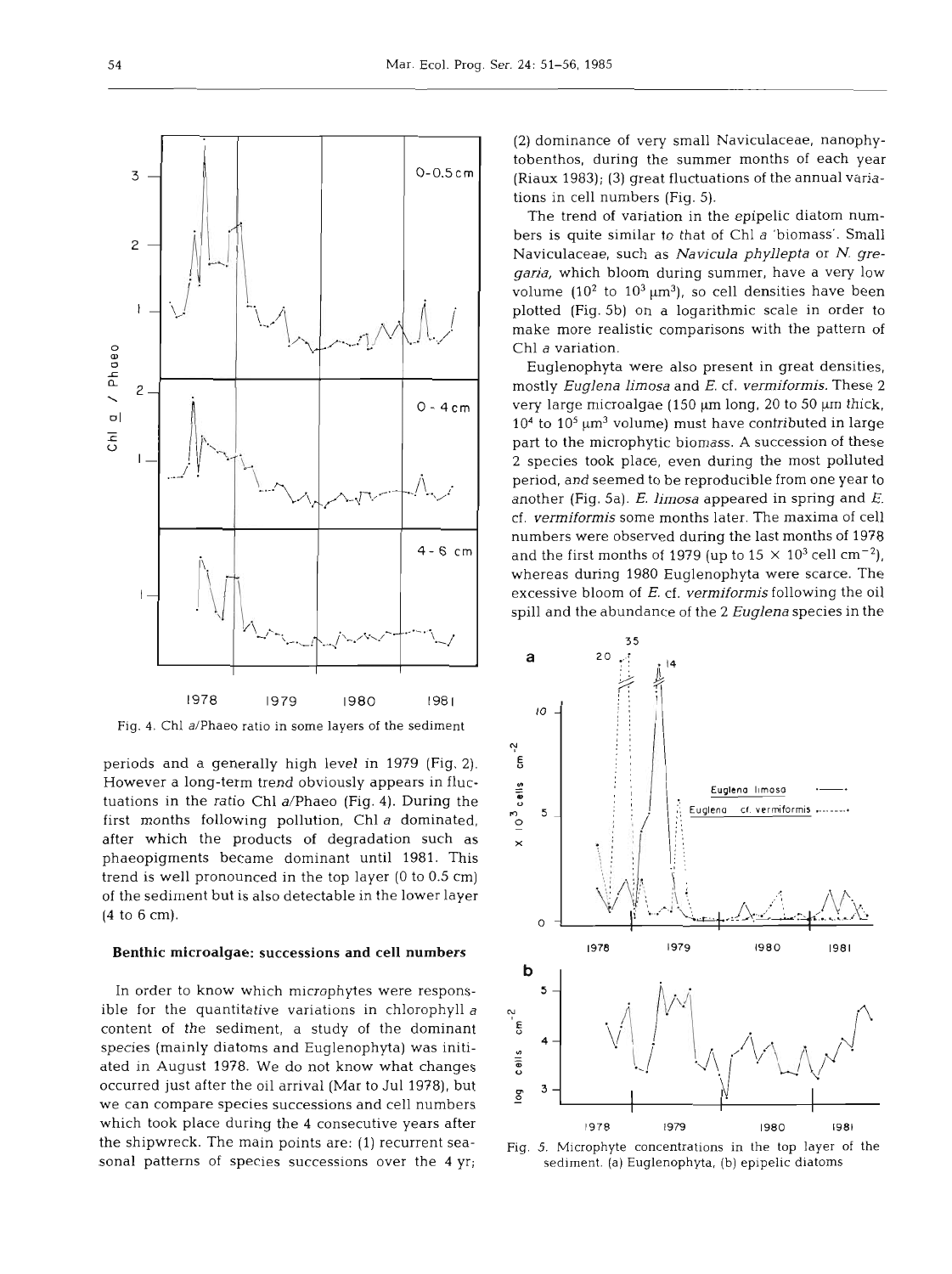following year suggest that these organisms are selectively stimulated by the pollution.

# **DISCUSSION AND CONCLUSIONS**

Several long-term variations in microphytobenthos biomass on mud flats (not oil polluted) have been reported. Some authors, such as Aleem (1950) or Colijn & Dijkema (1981), describe a seasonal cycle in biomass with spring and autumn blooms and a winter decrease, whereas Riznyk & Phinney (1972), Amspoker & McIntire (1978) and Cadée & Hegeman (1974) do not describe such a phenomenon. Some of these authors have suggested that the overall nutrient stock, that exists all year round on these mud flats, can highly favour continuous microphytic growth. The sediments sampled in this study also contained high levels of porewater nutrients, mainly nitrogenous (up to  $800 \mu$ gat  $1^{-1}$  NO<sub>3</sub> and 100  $\mu$ g-at  $1^{-1}$  NH<sub>4</sub>), but another factor of importance is the great tidal range (up to 10 m at spring tides) that characterizes the Northern Brittany coasts. Thus, a great part of these mud flats can be emerged during a long period of the day and therefore can be subjected to restrictive climatic factors such as intense solar radiation and dessication in summer, and stormy weather in winter. These seasonal climatic fluctuations and stress could induce the cyclic responses that are observed here.

Superimposed on the seasonal cycle, the long-term change that appeared during the study period may be a consequence of the 'Amoco Cadiz' oil spill on this muddy shore. This disturbance is well illustrated by the Chl a/Phaeo fluctuations (Fig. 4). However the cause of this particular trend is not clear. The most realistic interpretation of the unexpected Chl a bloom (in autumn 1978) can be the death, and its consequence, of a part of the macrofauna such as Nereis diversicolor. Some authors found certain benthic polychaetes to be quite resistant to oil pollution (Carr **h**  Reish 1977, Lee 1977), but others observed severely damaged intertidal macrofauna after oil spills (Spooner 1970, Chia 1971 in Mohammad 1974). The intertidal macrofauna and its long-term changes have not been studied in detail in the Dourduff area, but many observations have been made on other polluted beaches and mud flats near the 'Amoco Cadiz' shipwreck (cf. Chassé 1978). The *in situ* response of N. diversicolor to this oil pollution can be divided in 3 stages (Glemarec pers. comm.): (1) disappearance during the first 8 to 14 mo following the spill; (2) reappearance and even a bloom (up to 1,000 ind  $\rm m^{-2}$ ) after 17 to 21 mo; (3) decrease to prepollution densities after 21 mo. So, if N. diversicolor and the other grazers have been affected in a similar way on the Dourduff area (in

fact in 1978–79 we observed only a few N. diversicolor  $\rm m^{-2}$  and up to 400 ind  $\rm m^{-2}$  in 1980) we can reasonably correlate the microalgal bloom to the grazers' decline. Some papers point out the effect of grazing on the regulation of the microphytobenthos populations, especially during summer months (cf. Cadée & Hegeman 1974). Elsewhere, in pelagic systems, the disappearance of grazers after oil pollution has been reported to stimulate microphyte blooms (Dahl et al. 1983).

### **SUMMARY**

The sheltered estuarine mud flat sampled in this study (Dourduff, Northern Brittany), was heavily polluted by petroleum hydrocarbons for 4 mo. Sediments contained more than 500 ppm of aliphatic hydrocarbons in the top 10 cm of the sediment. The top 5 mm layer was polluted for 6 mo, and residual pollution (more than 100 ppm) lasted more than 3 yr.

This study showed the existence of a clear-cut seasonal cycle in microphytic Chl a biomass and species succession. An important disturbance followed the oil spill. The annual mean trend of the Chl a over the 4 yr following the wreck fluctuated greatly and during the 1978 autumn the biomass showed a very specific pattern. Microphyte growth, particularly of 2 Euglenophyta species (*Euglena limosa* and *E.* cf. *vermifor*mis), may have been stimulated by pollution or indirectly by a possible disappearance of grazers.

Acknowledgements. 1 thank A. Soumia and W. Admiraal for valuable criticisms, A. Laurec for providing the mathematical program, J.-C. Dauvin and C. Hily for helpful discussions. I further thank L. Le Borgne for aliphatic hydrocarbon analysis, B. Klein for help in writing the English text, and N. Guyard for typing. The comments of 3 anonymous referees are also gratefully acknowledged. This study was supported by C.N.E.X.O. Grant no. 80/6276 and by C.N.R.S.

#### LITERATURE CITED

- Aleem, A. A. (1950). The diatom community inhabiting the mud flats at Whitstable. New Phytol. 49: 174-188
- Amspoker, M. C., McIntire, C. D. (1978). Distribution of intertidal diatoms associated with sediments in Yaquina estuary, Oregon. J. Phycol. 14: 387-395
- Bakke, T., Dale, T., Thingstad, T. F. (1982). Structural and metabolic responses of a subtidal sediment community to water extracts of oil. Neth. J. Sea Res. 16: 524-537
- Bodennec, G., Pignet, P,, Caprais, **J.-C.** (1983). Le Tanio, Suivi chimique de la pollution pétrolière dans l'eau et les sédiments de mars 1980 a aout 1981. Rapports Scientifiques et Techniques du CNEXO nº 52
- Bodin, P,, Boucher, D. (1983). Evolution a moyen terme du meiobenthos et des pigments chlorophylliens sur quelques plages polluées par la marée noire de l' 'Amoco Cadiz'. Oceanologica Acta 6: 321-332
- Boucher, G., Chamroux, S., Riaux, C. (1982). Etude d'impact ecologique de **la** pollution p6troli6re de 1' 'Amoco Cadiz'